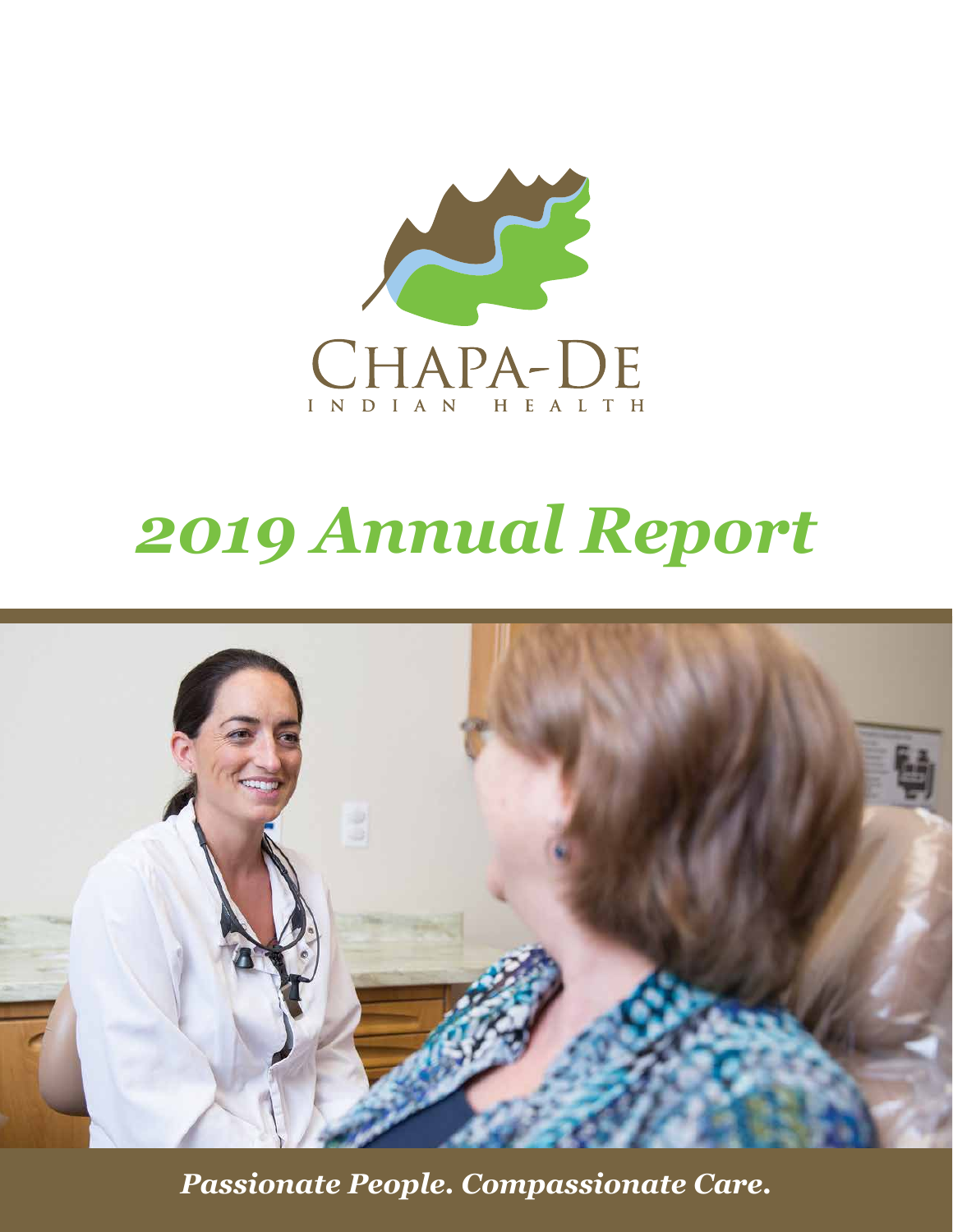![](_page_1_Picture_0.jpeg)

## *The mission of Chapa-De Indian Health is to advance the health and well-being of American Indians and low-income individuals living in our communities by providing convenient access to high-quality, compassionate care.*

**AUBURN HEALTH CENTER** (530) 887-2800 11670 Atwood Road Auburn, CA 95603

### **GRASS VALLEY HEALTH CENTER**  (530) 477-8545 1350 East Main Street Grass Valley, CA 95945

![](_page_1_Picture_4.jpeg)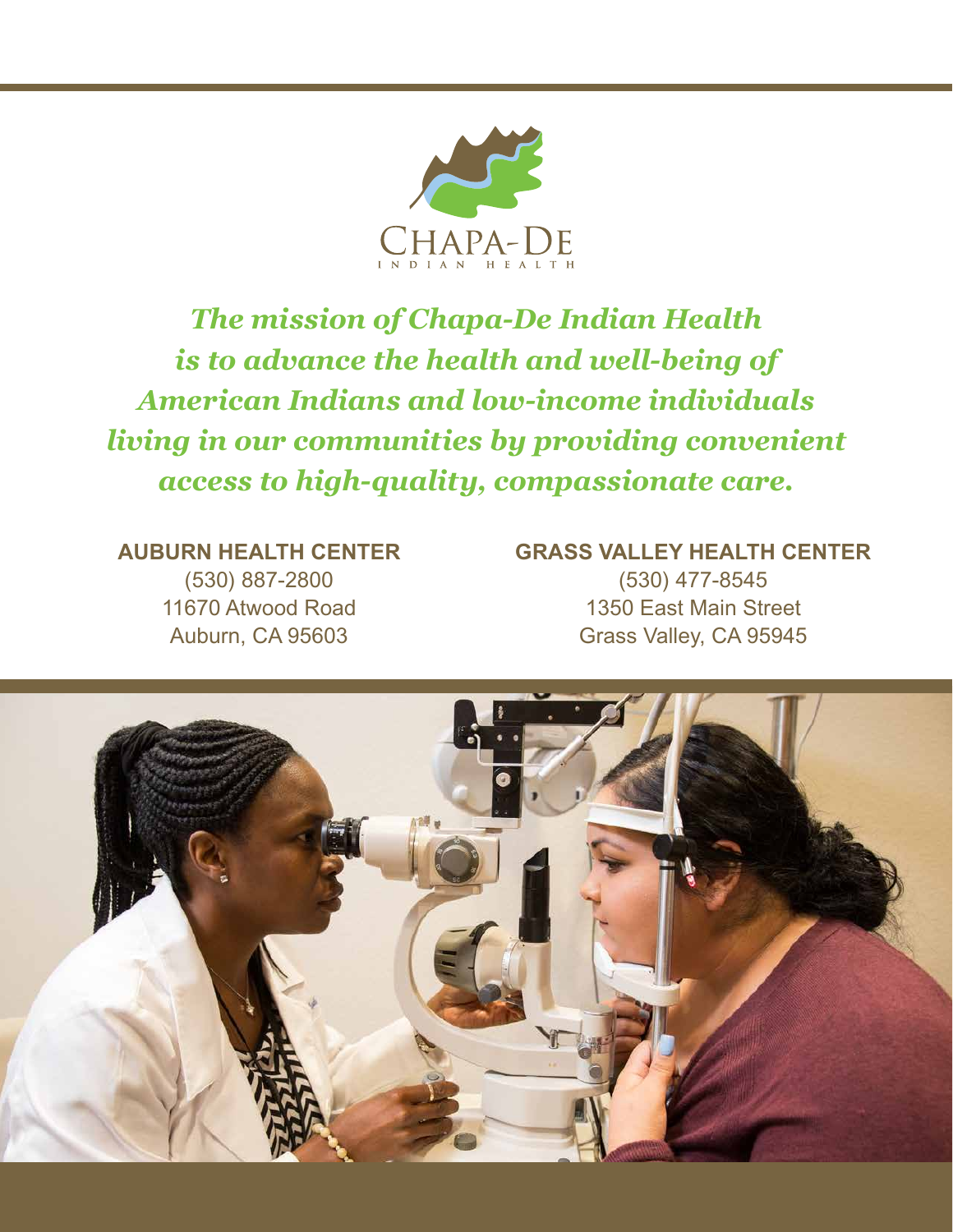![](_page_2_Picture_1.jpeg)

Lisa Davies, CEO

#### **Dear Friends,**

While I am overjoyed to report that 2019 was a prosperous year for Chapa-De Indian Health, I would be remiss if I did not address the unprecedented challenges presented by the COVID-19 pandemic as we move through 2020.

Now, more than ever, Chapa-De is focused on providing our patients with high-quality, compassionate care. During this uncertain time, we have worked together as a team to adapt and adjust many of the ways in which we deliver care.

We are now able to provide visits to sick patients in their cars and the majority of Medical, Behavioral Health and Medication Assisted Treatment (MAT) visits are provided through video and phone as part of our telehealth program. As you might imagine, our telehealth program has played an integral role in our ability to offer healthcare services from a convenient, comfortable and safe distance.

We are also proud to provide drive-thru testing for patients who are experiencing symptoms of COVID-19. When a patient arrives to be tested, a medical provider meets the individual at their car outside of our health centers.

There is no doubt that the healthcare industry is changing, and we are changing right along with it. In 2020, Chapa-De has plans to renovate our health centers and build new office and clinic space. A renovation that was initially meant to provide room for more providers will now create more space and safer distancing to help protect patients and staff in the short term while also allowing for future expansion.

Needless to say, I am incredibly grateful to work with such an outstanding team of individuals who've proven again and again their commitment to our communities. I am delighted to share that, over the last year, the results of their daily dedication put us in a position to dramatically expand our healthcare benefits to support their wellness and overall career satisfaction. Through this expansion of benefits, we were able to develop a formal years of service recognition and award program and form an Employee Engagement Council with a focus on gathering employee feedback.

We also created additional opportunities for our employees to advance their careers by establishing 15 new positions, including a Pediatric Case Manager, Perinatal Case Manager, Scheduling Assistant and Human Resources Director.

While there are many unknowns in the weeks and months ahead, we are dedicated to working together to advance our mission while keeping our community safe.

Sincerely,

Lisa Davies, MPH Chief Executive Officer

#### **BOARD OF DIRECTORS**

Brenda Adams *Chapa-De Board Chair UAIC Tribal Member* 

Gene Whitehouse *Chapa-De Board Secretary UAIC Tribal Member* 

David Keyser *Chapa-De Board Vice-Chair UAIC Tribal Member*

Jason Camp *Chapa-De Board Member UAIC Tribal Member*

John L. Williams *Chapa-De Board Member UAIC Tribal Member*

#### **LEADERSHIP TEAM**

Lisa Davies, MPH *Chief Executive Officer*

Sierk Haitsma, BSA *Chief Financial Officer* 

Darla Clark, MPA *Chief Operations Officer* 

Eric Osborn *Chief Information Officer*

Pauline Karunakaran, DDS *Dental Director* 

Alinea Stevens, MD *Medical Director* 

Brandon Bettencourt, RN *Director of Quality Improvement* 

Amy Eargle, PhD *Behavioral Health Director*

Nicole Conzoner, RN *Director of Nursing*

Debbie Arvay *Medical Practice Manager* 

Cathy Murchison *Dental Administrator* 

Pam Padilla *Administrative Services Director* 

Anthony Reyes *Human Resources Director*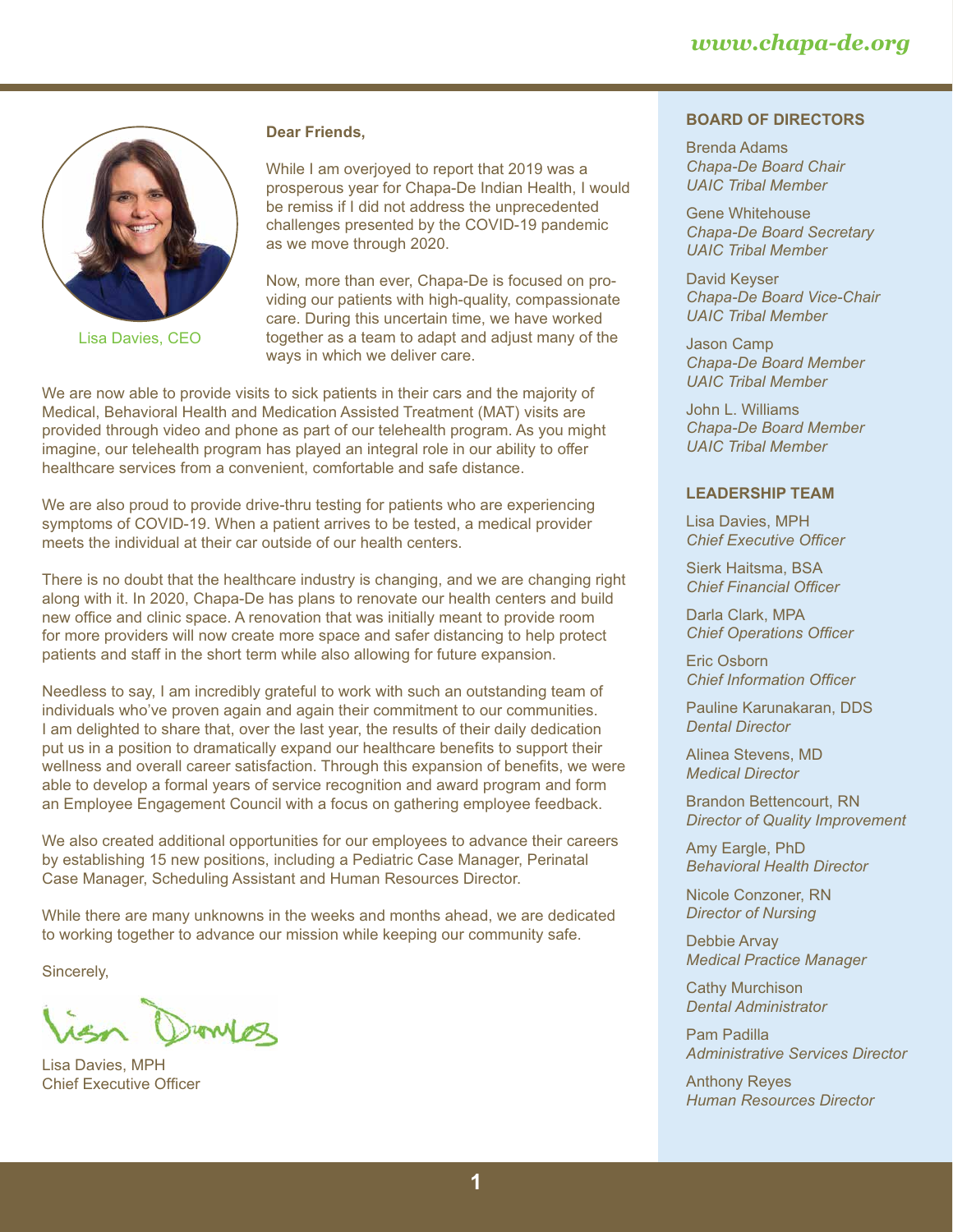![](_page_3_Picture_1.jpeg)

**Dr. Alinea Stevens**

"Since COVID-19, we have grown and changed so much in the way that we deliver care. While we continue to offer well visits in our clinics with safety measures in place, we now provide visits to sick patients in their cars and communicate with patients via telemedicine from the comfort of their own homes.

When the pandemic started, we were really worried about our patients. We feared that they would be isolated and have even more trouble obtaining housing and food than before. As a result, we created an outreach program to check in with our patients to see if there was anything that they needed. Through this, we have been able to provide important resources to our most vulnerable patients.

We have all learned a lot through this process and are continuing to grow and change day by day."

![](_page_3_Picture_6.jpeg)

**Dr. Pauline Karunakaran** 

"The caliber of our team at Chapa-De is second to none. From management to front line staff, I have always been moved by how much everyone cares for our patients and for each other. The COVID-19 pandemic has illustrated this level of exceptional dedication and compassion time and time

again. Through all of the challenges, our management team has worked around the clock to stay abreast of the ever-changing climate and to establish the best and safest ways to care for our patients and staff. Our patients have also had to deal with their own personal challenges during this time – with their families, jobs and their health. Instead of showing frustration with the change in care that we could provide to them, they were understanding and grateful to know that we are here for them.

COVID-19 has shown me, firsthand, the selflessness and strength that exists in people. It has also shown me what we can accomplish when we work together, even when the environment is imposing and uncertain. I have never been prouder to be a part of the family at Chapa-De."

## *Working at Chapa-De*

### **In 2019 we dramatically expanded our healthcare benefits to enhance employee wellness and satisfaction.**

- **•** Chapa-De now covers 80% of costs of coverage for dependents. Previously 0%.
- **•** Chapa-De continues to cover 100% of the cost for our employees.
- **•** Employees and covered family members now have no out of pocket expenses for deductibles, co-payments or prescriptions when they see an in-network provider.

**We have developed a formal years of service recognition and award program.**

**We have formed an Employee Engagement Council with a focus on employee engagement and satisfaction.**

### **In 2019, we created more opportunities and growth for employees:**

- **•** 32 promotions and job changes
- **•** Created 15 new positions, including a Pediatric Case Manager, Perinatal Case Manager, Scheduling Assistant and Human Resources Director

![](_page_3_Picture_21.jpeg)

Visit [chapa-de.org/join-our-team/](https://chapa-de.org/join-our-team/) to watch a Work at Chapa-De video.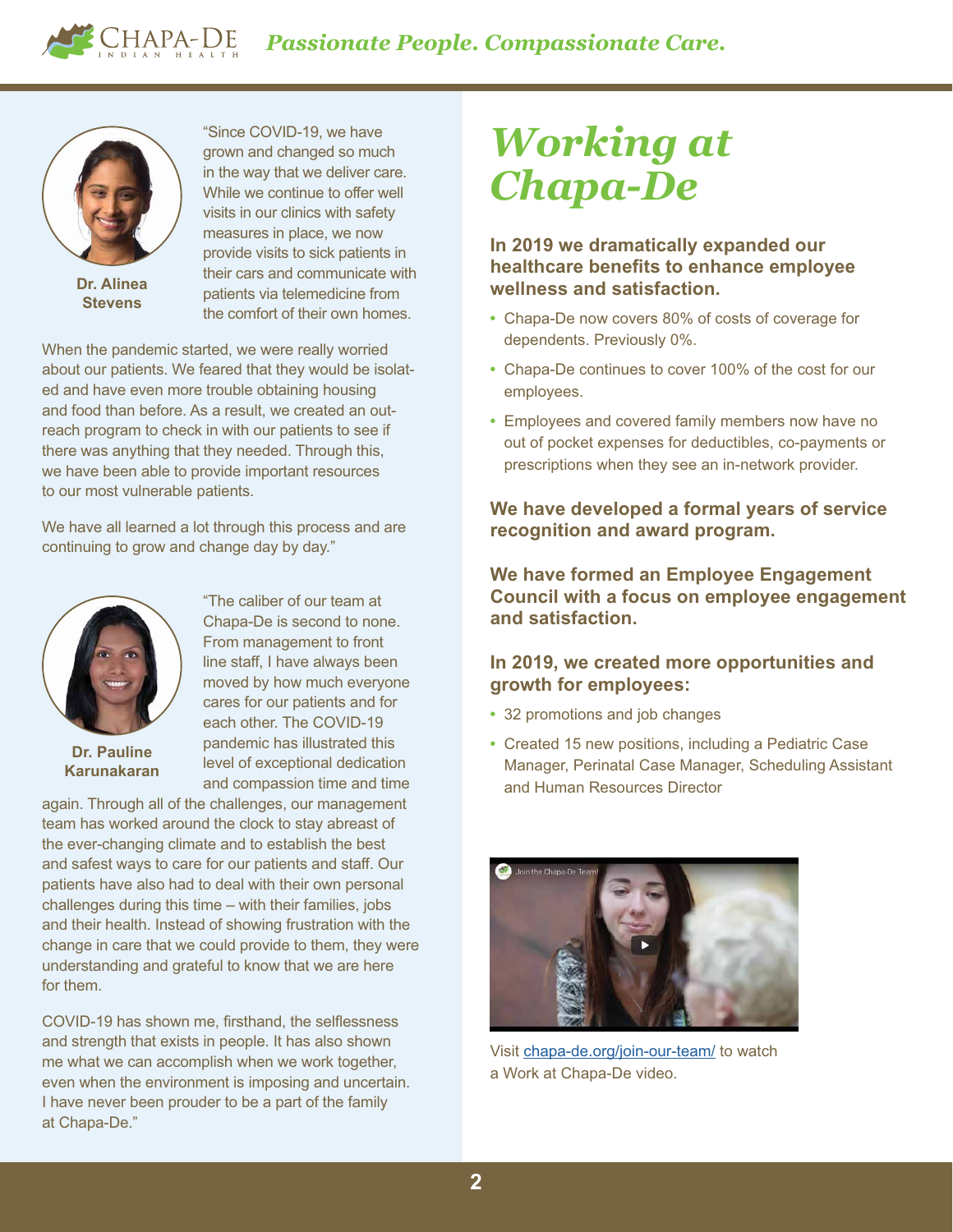**TOTAL NUMBER**

## *Employee Satisfaction*

Data based on feedback from employee surveys taken in 2019.

### **Are you satisfied with the overall work environment and culture at Chapa-De?**

![](_page_4_Figure_4.jpeg)

*Up 11 points from 2018.*

### **Are you very or extremely satisfied with your job at Chapa-De?**

![](_page_4_Figure_7.jpeg)

**Has your work experience at Chapa-De improved within the past year, and do you feel the company is moving in the right direction?**

![](_page_4_Figure_9.jpeg)

**OF EMPLOYEES 248 Auburn 170 Grass Valley 78 EMPLOYEES BY DEPARTMENT Administration 52 Behavioral Health 14 Dental 79 Medical 103 EMPLOYEES BY ROLE/ FUNCTIONAL GROUP Healthcare Providers**

**53**

**Patient Care Support Staff 76**

**Patient Care Clerical Support 76**

> **Administrative 43**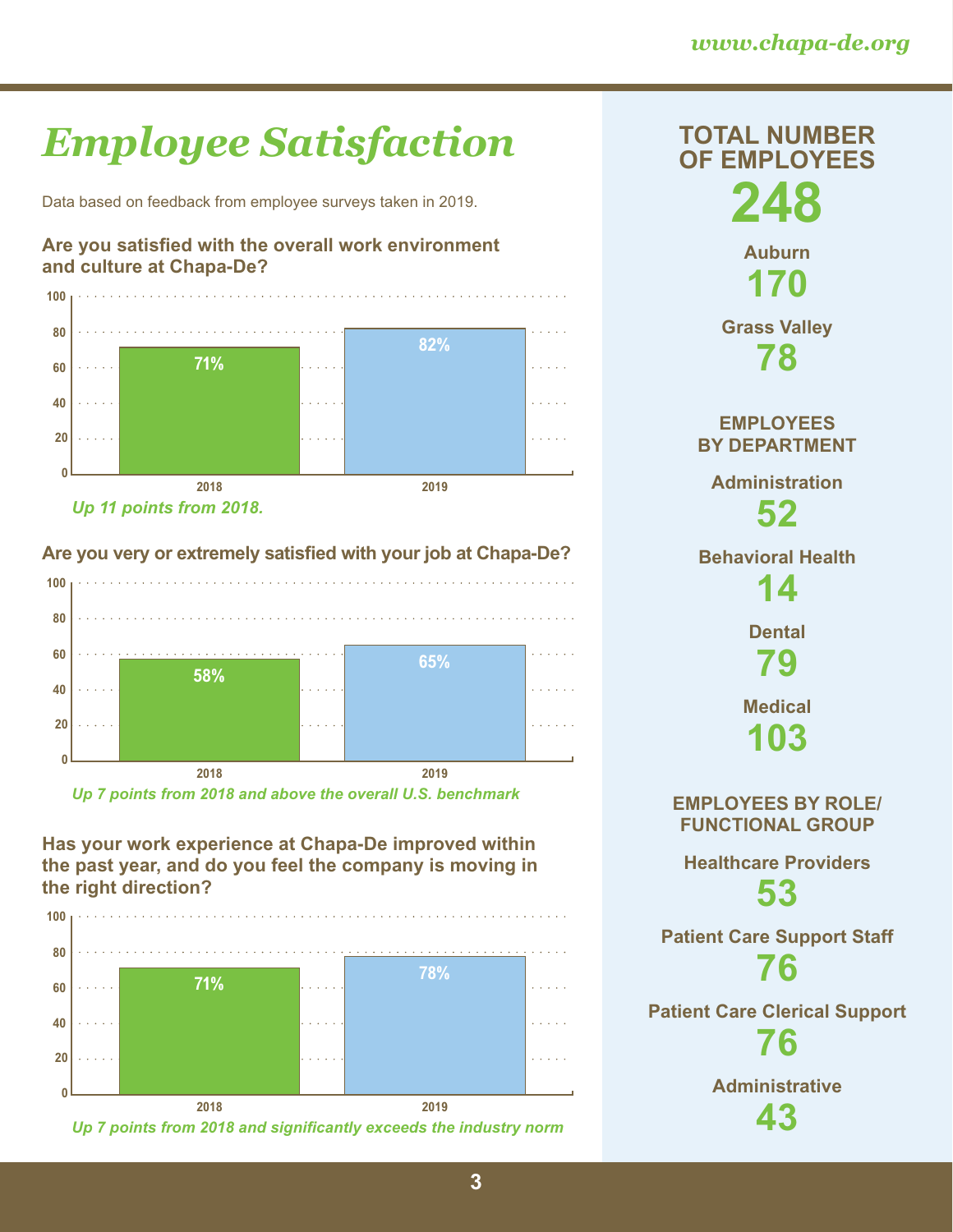### CHAPA-DE *Passionate People. Compassionate Care.*

## *Budget*

![](_page_5_Figure_2.jpeg)

## *Our Patients*

![](_page_5_Figure_4.jpeg)

\*Have had at least one visit in the last three years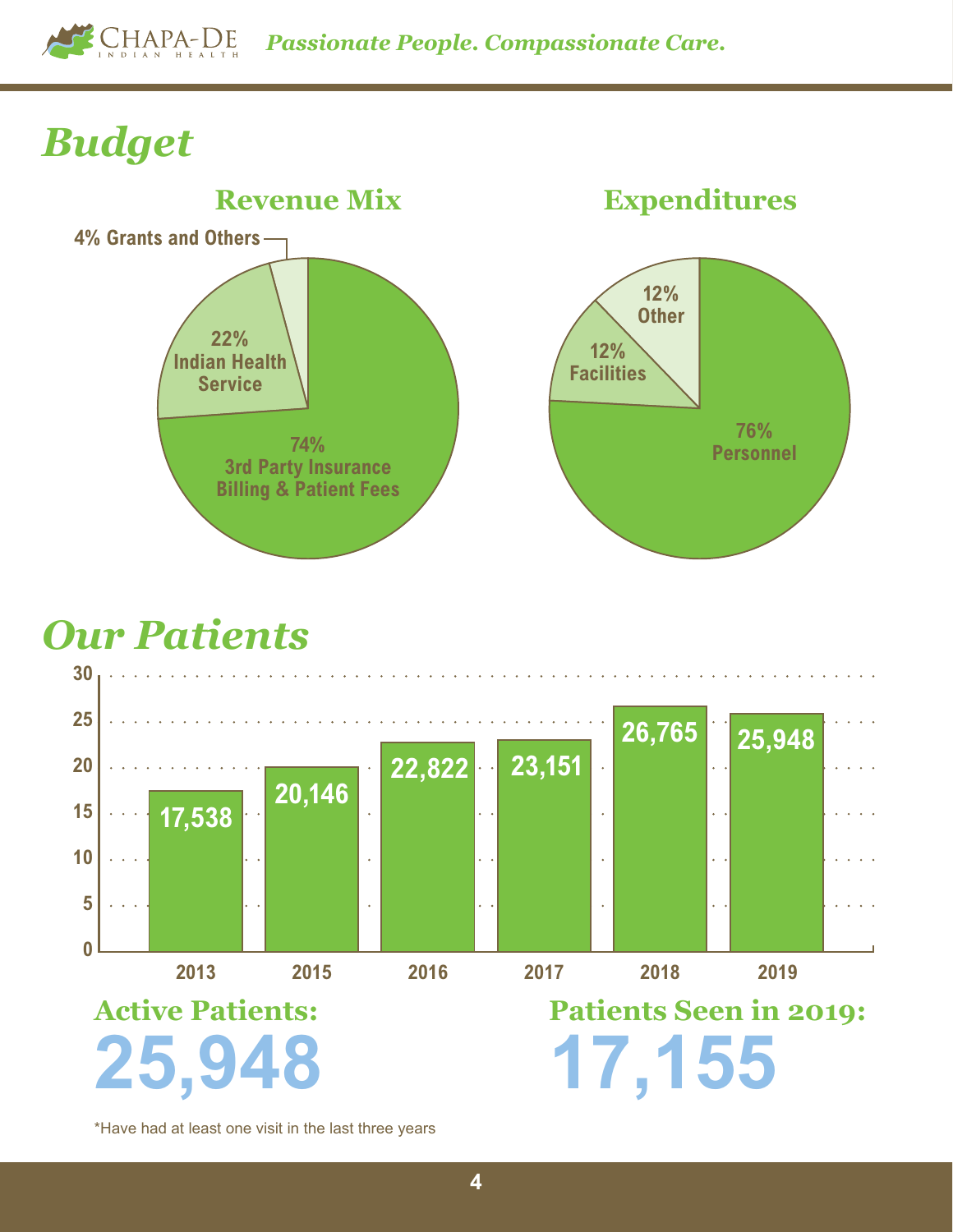## *Patient Demographics*

![](_page_6_Figure_2.jpeg)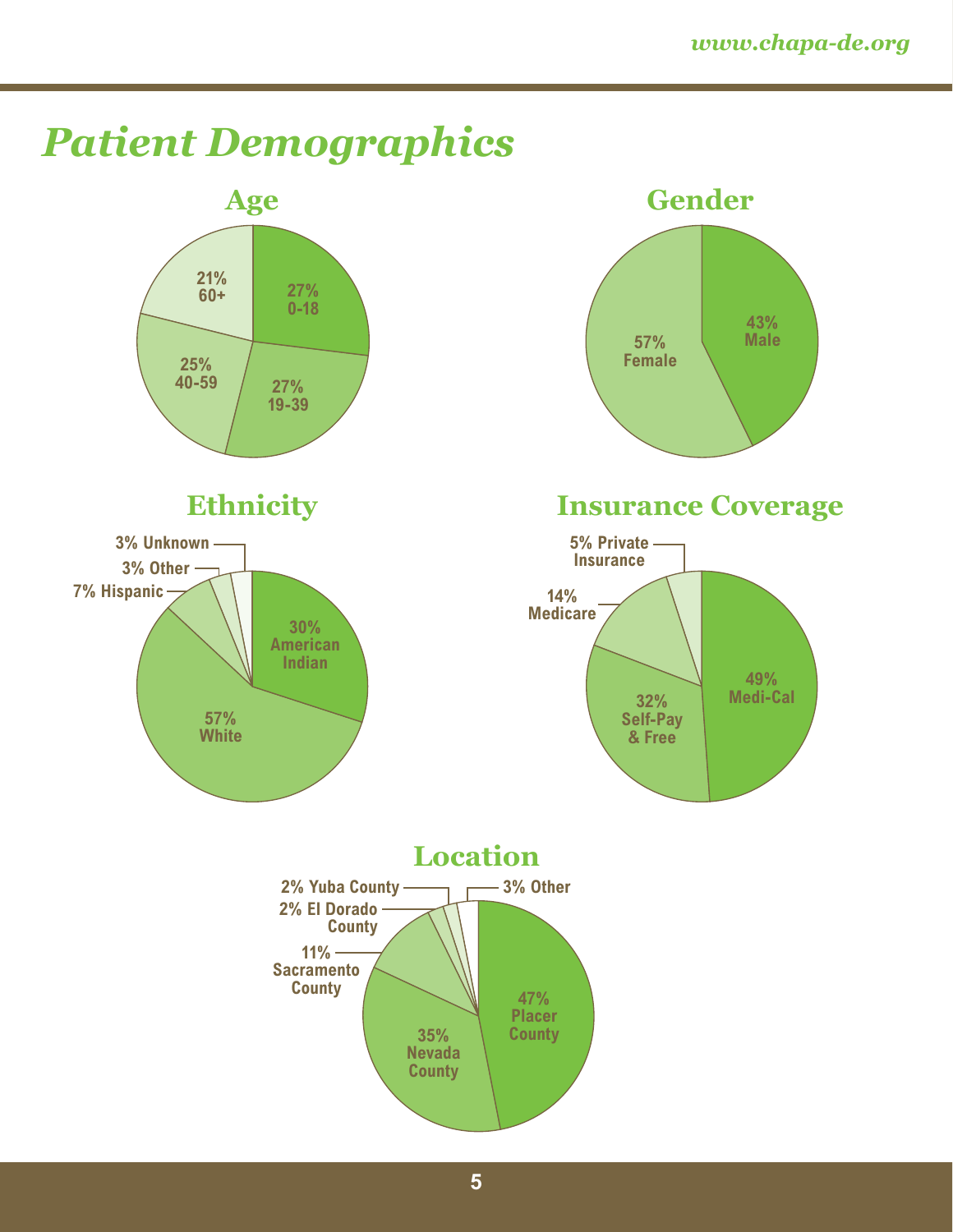### **PATIENT TESTIMONIALS**

"I am terrified of dental work and my experience at Chapa-De Grass Valley was very positive. I was treated better than ever!" **– Shannon Vanorder** 

"Great caring staff. The pharmacy is fast and friendly." **– Michelle Kintscher Olivan**

"Good doctors and caring people." **– Karen Geurts**

"I had a tour of the dental clinic. Wow it's impressive! Everyone is smiling and it's well maintained and staffed." **– Brytt Lynn Nikolas Adams** 

*Patient Visits:*

85,531

DENTAL: **37,008** MEDICAL: **35,768 BEHAVIORAL** HEALTH: **10,053** OPTOMETRY: **3,716**

## *Other Key Encounters*

Rx Transactions: **153,032** 

Lab Services: **7,225** 

Diabetes Management Classes: **2,463**

Diabetes Case Management: **2,815**

Dietician Services: **1,051** 

Substance Use Disorder Case Management: **1,280** 

Clinical Pharmacy Services: **988** 

Telehealth Services: **550** 

Walk-In Immunizations (Without Appointment): **59**

## *Top 10 Reasons Patients Seek Care at Chapa-De*

- Dental Services
- Immunizations **2**
- Routine Exam Child **3**
- 4 Hypertension
- Narcotic / Opioid **5** Dependence
- Diabetes Type 2 **6**
- Routine Exam Adult **7**
- Anxiety, Depression, Mood Change, Bipolar Disorder **8**
- Pharyngitis **9**
- **10** Upper Respiratory Infection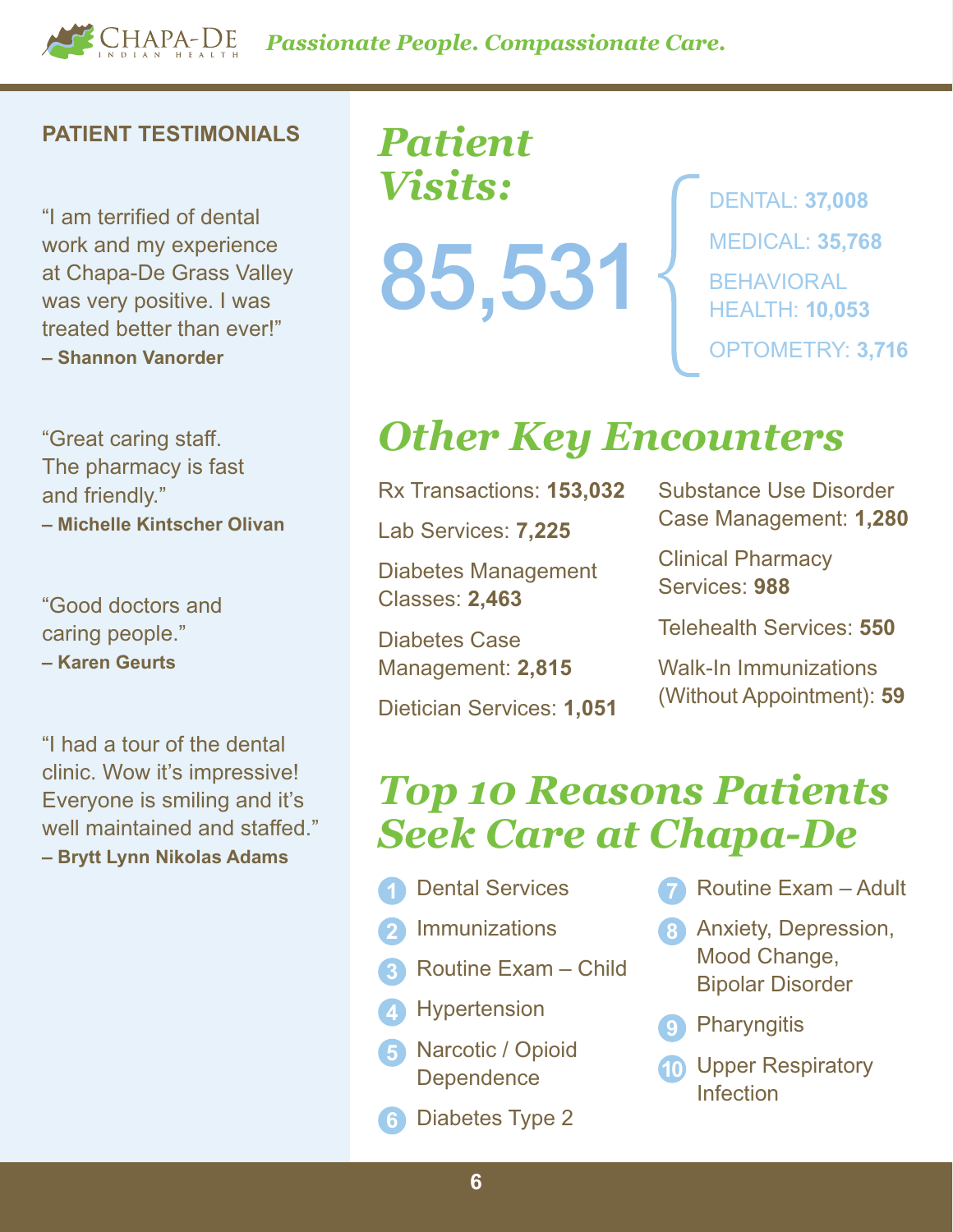## *Overall Patient Satisfaction*

Data is based on feedback from patient surveys over a 3-month period.

![](_page_8_Figure_3.jpeg)

### **100 Providers were familiar with patient's medical history <sup>0</sup>**

![](_page_8_Figure_5.jpeg)

### **80 within a month of calling** Patients were able to book a routine care appointment

![](_page_8_Figure_7.jpeg)

## **PATIENT TESTIMONIALS**

"The staff are always nice and professional. I've been going here for many years and have no complaints. Staff usually recognizes me because they don't have a high turnover (says something about management)." **– Sintoya Sposito**

"Chapa-De Indian Health in Auburn was there for my brother when he was in need. I will be forever thankful for all the warm, friendly care they gave my brother." **– Josie Gallegos** 

"I love it there. It's clean, no wait, excellent care, phone calls, texts. They have it all." **– Tiffany Johnson**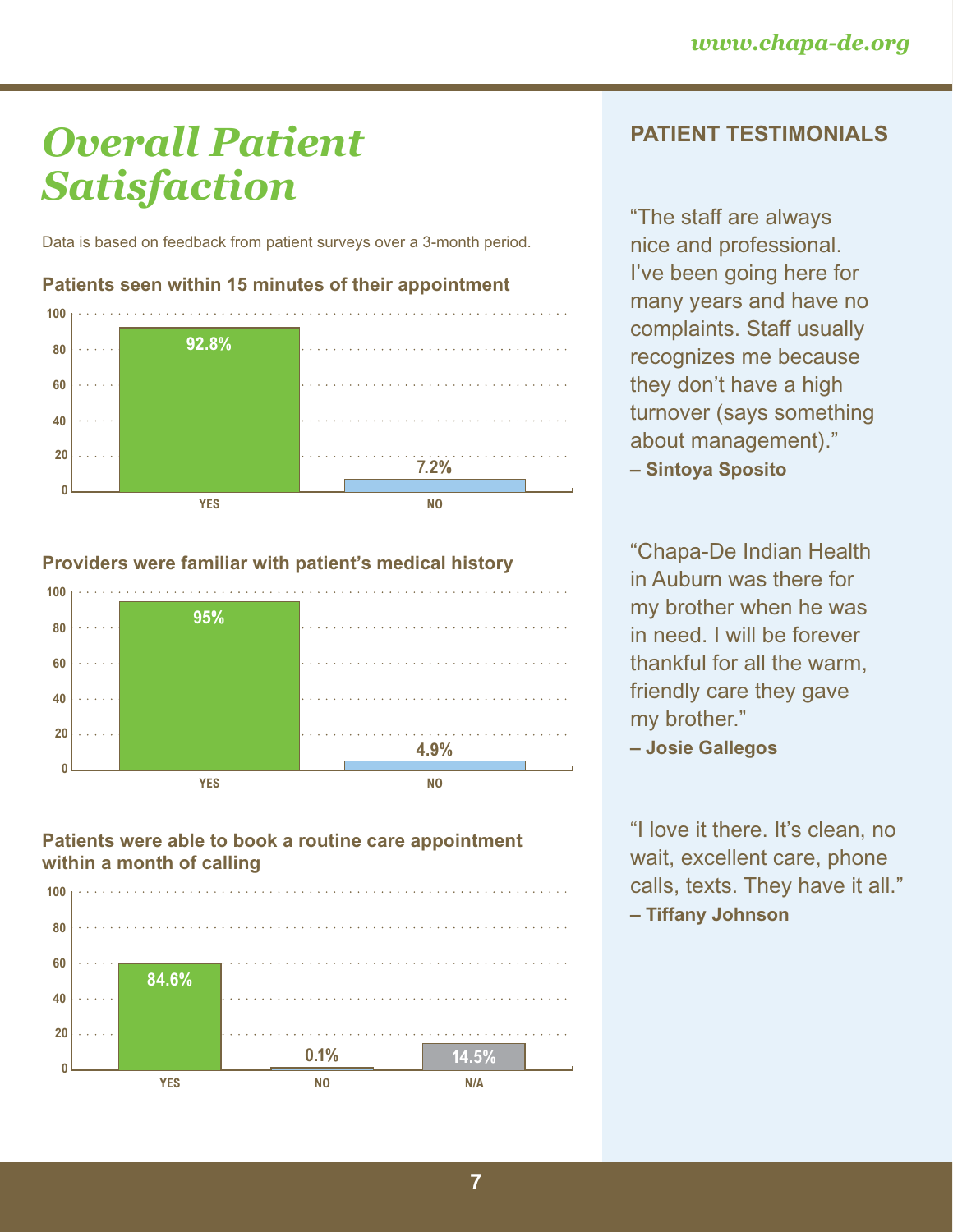![](_page_9_Picture_0.jpeg)

## *Active & On-Going Grants*

*Grants given over varying amounts of time*

**Diabetes Care and Treatment • \$329,591** Indian Health Service Special Diabetes Program For Indians

**Prevent Heart Attacks and Strokes Every Day Program (PHASE) • \$150,000** Kaiser Permanente

**Telehealth • \$114,000** Center For Care Innovations / Tides Foundation / California Healthcare Foundation

#### **Dental Transformation Initiatives • \$130,253**

California Department of Health Care Services (DHCS) and California Rural Indian Health Board (CRIHB)

### **Treatment of Opioid Addiction • \$232,691**

Hub & Spoke Program through DHCS

**Diabetes Education Collaboration • \$8,345** Sutter Health

### **Population Health Learning Network**

**Project • \$30,000** Center For Care Innovations / Tides Foundation **Clinical Pharmacist Services • \$25,000 HealthNet** 

**Addiction Treatment Starts Here: Primary Care Project • \$50,000** Center For Care Innovations / Tides Foundation

**Perinatal Case Management • \$156,000** DHCS Indian Health Program

**MAT Access Points Project • \$100,000** Sierra Health Foundation

#### **Tribal Opioid Response Program • \$352,508**

Substance Abuse and Mental Health Services Administration (SAMHSA)

#### **General Operating Support • \$1,000**

Charles and Gail Muskavitch Endowment Fund at Placer Community Foundation

#### **Dental Screening Event at Auburn Elementary School • \$2,600**

Robert Kemp Community Endowment at Placer Community Foundation

## *High Quality Care*

### **TRUE TO OUR MISSION, CHAPA-DE DELIVERS COMPASSIONATE CARE WITH TRANSFORMATIVE RESULTS**

- **•** Free dental screenings provided to over 1,800 children in local schools and head start programs
- **•** 78% of Chapa-De patients with hypertension now have controlled blood pressure.
- **•** 58% of patients due for a Mammogram got the screening they needed. – Up 52% from the previous year.
- **•** Close to 3,000 patients were up-to-date on cervical cancer screening. – Up 60% from last year
- **•** 450 well child visits completed.
- **•** The Dental Department continues to stand out in GPRA performance measures. 27% is set by the IHS for annual visits. Chapa-De is has achieved 43% (up from 41% last year).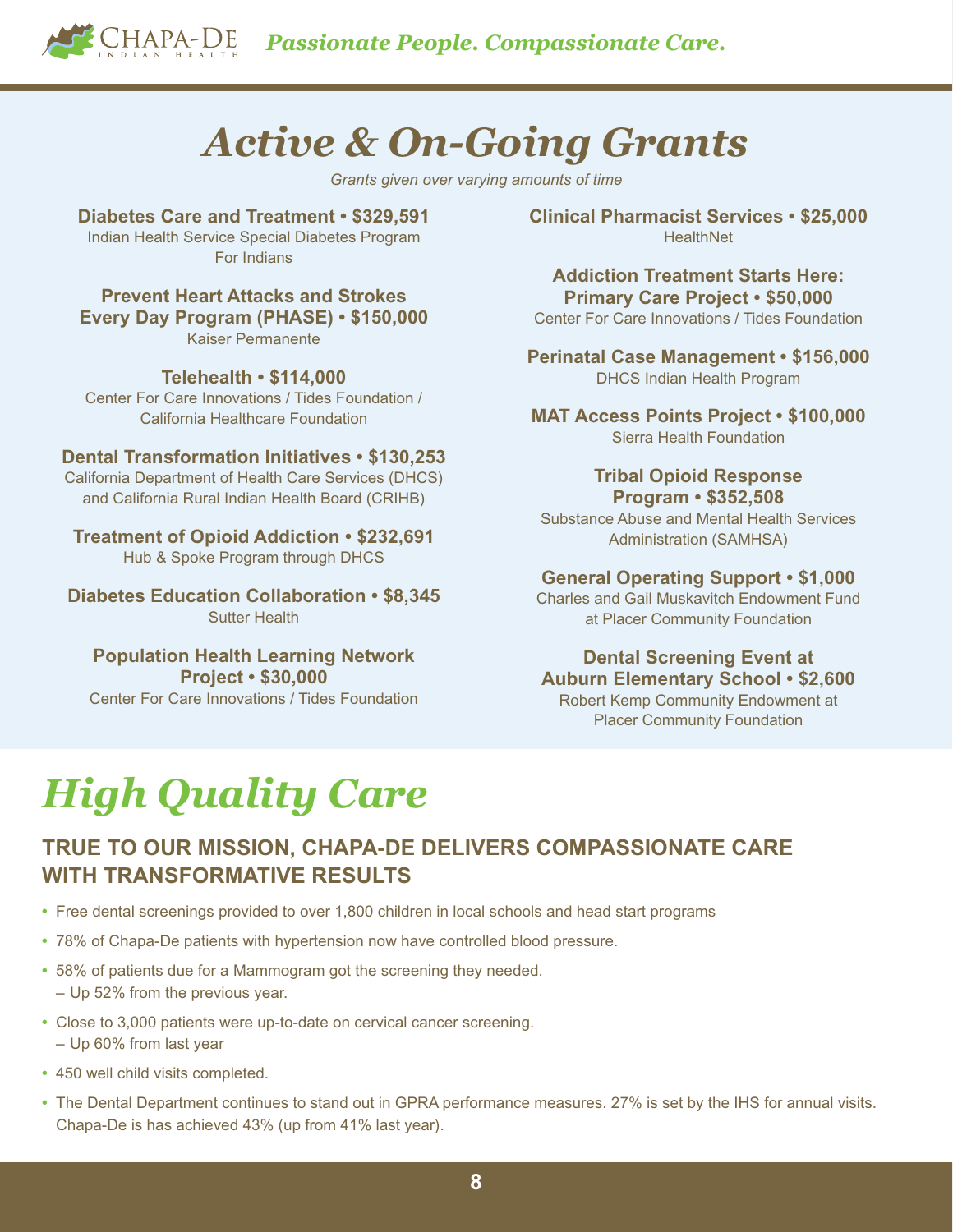## *Committed to Our Patients*

### **INTEGRATED/WHOLE PERSON CARE**

Chapa-De has developed a new Diabetes Screening Program in our Dental Department:

- **•** Patients complete a diabetes risk assessment questionnaire.
- **•** If score high, a member of our diabetes team connects with the patient and offers an A1C test.
- **•** At the end of 2019; 56 patients had been identified with elevated risk for Diabetes, of these, 51 agreed to A1c testing:
	- 12 pre-diabetic
	- 2 full diabetes

It's important to note that when people have pain in their mouth they typically see a dentist. They may not believe they need to or want to see a medical provider on a regular basis. This is one of the many ways we are helping ensure that our patients whole health is being cared for.

### **FOCUSING ON PROVIDING WHOLE PERSON CARE**

Over the past year, we continued our focus on providing whole person care – this means that we see our patients in their entirety and strive to provide services that take into account their overall wellbeing including their physical health, oral health and behavioral/emotional health. To do this we must communicate across departments and ensure patients are connected with all the services necessary - making sure that nothing falls through the cracks.

Last Fall, Cathy Murchison, our Dental Administrative Manager here at Chapa-De, spent a day kayaking with her husband at Wrights Lake. It was a quiet day on the lake with no one in sight until they came across a couple of men working on a cabin that bordered their route. Cathy and her husband waved and struck up a conversation with the two men and their careers came up. Cathy mentioned that she worked at Chapa-De Indian Health and one man's face lit up. He knew Chapa-De very well.

He shared with Cathy that his insurance had switched and Chapa-De was there to help. Not only did Chapa-De offer services to him and his family, but through a screening he received when he came in for a dental appointment he also discovered that he had diabetes. Diabetes can have serious and sometimes life threatening effects when not controlled.

Cathy's reaction was the same reaction that our team had when she told the story internally. She was proud of the work we do here. We are proud to be able to provide the highest quality of care to our patients and to make a difference in their lives.

Cathy said, "If it wasn't for our whole person mindset that made us even consider screening for diabetes during a dental appointment, that man still might not know that he has diabetes, or he could have found out much later. It brings me joy to know that our community is being positively impacted because of the great work done at Chapa-De."

![](_page_10_Picture_17.jpeg)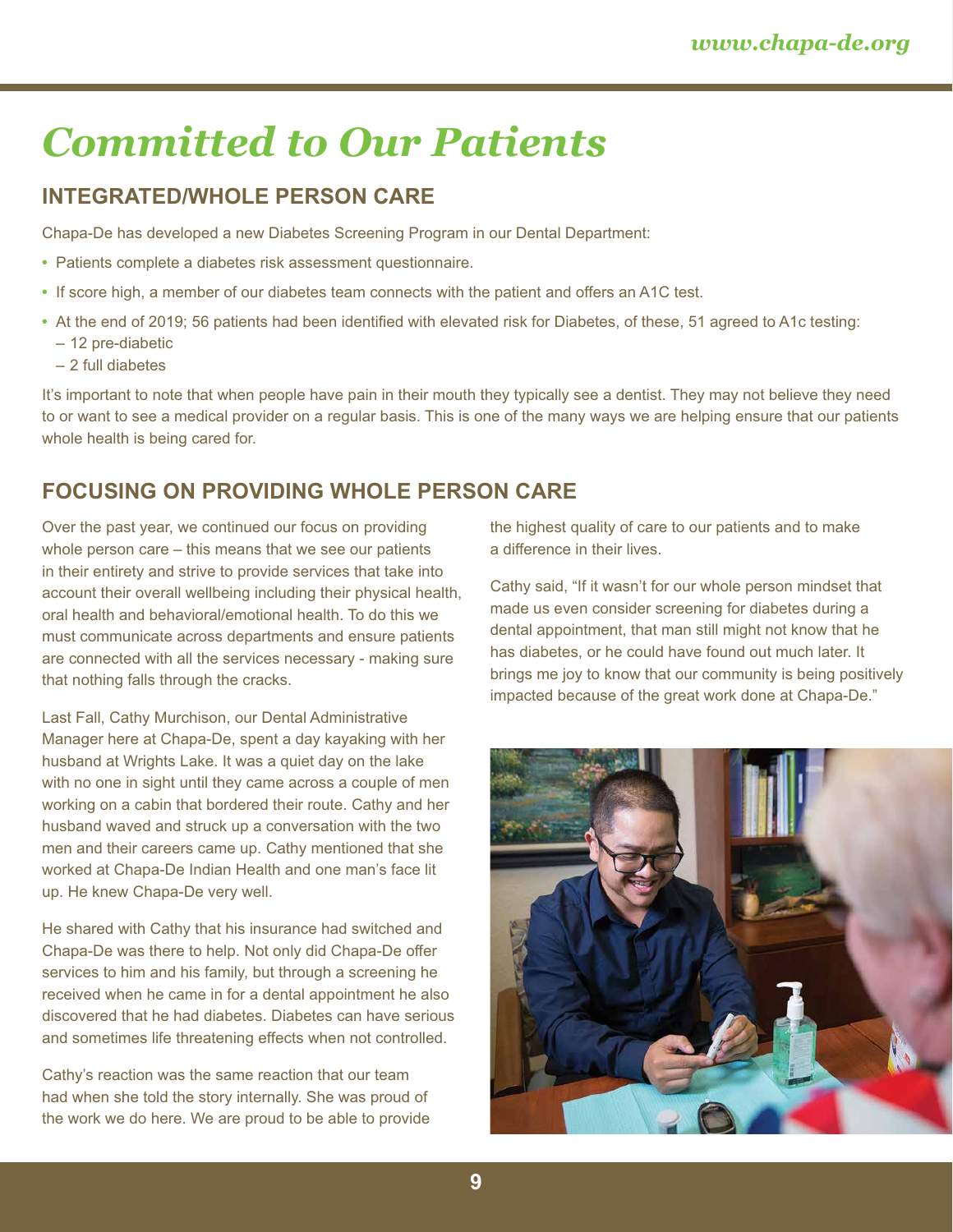## *Growing to Meet the Needs of Our Community*

In early 2019, Chapa-De developed a plan to renovate our health centers and build 17,000 square feet of new office and clinic space. In the near term, the renovations will provide more space for distancing of patients and staff as we deal with the COVID-19 pandemic.

"The healthcare industry is changing, and we are changing with it. Providing safer quarters for all those that visit Chapa-De is paramount to our team," said Lisa Davies CEO of Chapa-De Indian Health. "While the changes we are making will allow us to better serve our community in the immediate future, we plan to use this additional space to expand care to more patients in the future."

Looking toward the future, the renovations and expansion will give Chapa-De the opportunity to expand service, accepting more patients and hiring additional providers.

![](_page_11_Picture_5.jpeg)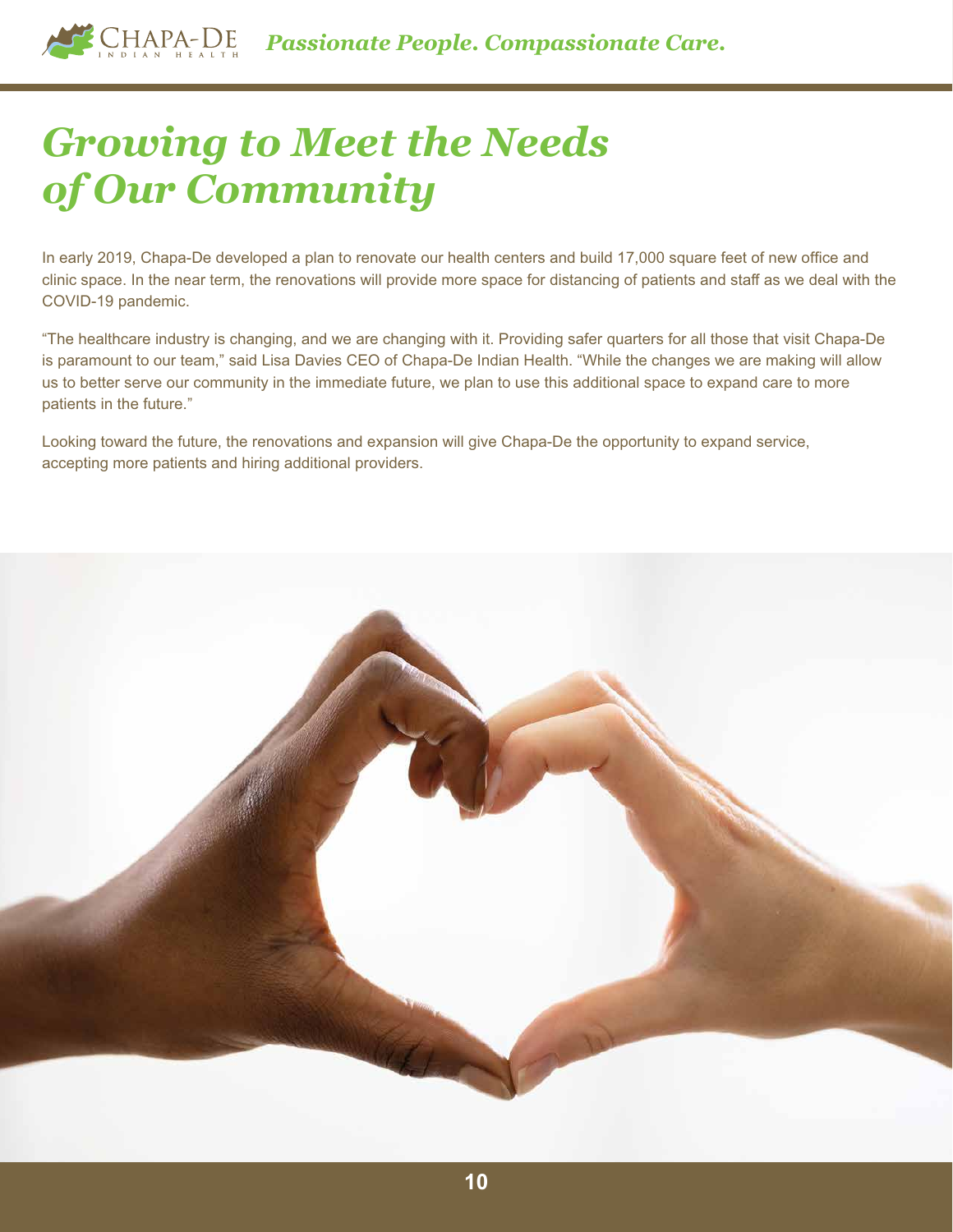![](_page_12_Picture_1.jpeg)

## *COVID-19*

Throughout the COVID-19 pandemic, Chapa-De's team has worked hard to make sure that we continue to provide the same compassionate care our patients have come to expect from us through the various new measures we have put into place.

We understand that our patients have been anxious about visiting health centers during this time. We have been working hard to let the community know that we are here and that their healthcare should not be put on hold. We have created a safe space for them to receive the help they need.

- **• Health Screening:** All patients are screened for symptoms related to COVID-19 when calling to schedule an appointment. All patients, visitors and staff are also screened upon arrival at our health centers. Anyone with symptoms is isolated from waiting areas.
- **• Mandatory Face Covers:** All patients, visitors and staff must wear protective face covers at our health centers.
- **• Increased Cleaning:** We have increased our cleaning and disinfecting protocols to further protect our patients and staff.
- **• Drive-Thru COVID-19 Testing:** We are proud to provide drive-thru testing for patients who are experiencing symptoms related to COVID-19. This means a medical provider will meet patients who need to be tested at their car outside our health center.
- **• Keeping our Patients Home:** Only patients who require an in-person evaluation or service are brought into our health centers. The majority of Medical, Behavioral Health and Medication Assisted Treatment (MAT) visits are now provided through video and phone visits. Most of our classes and support services are also available over the phone.

COVID-19 has certainly altered the healthcare industry and changed the way we look at providing care. However, even with the implementation of a new work environment, we have been proud to be able to accept new patients when they needed us the most.

Since the beginning of the pandemic, Chapa-De has accepted 426 new patients in our medical department.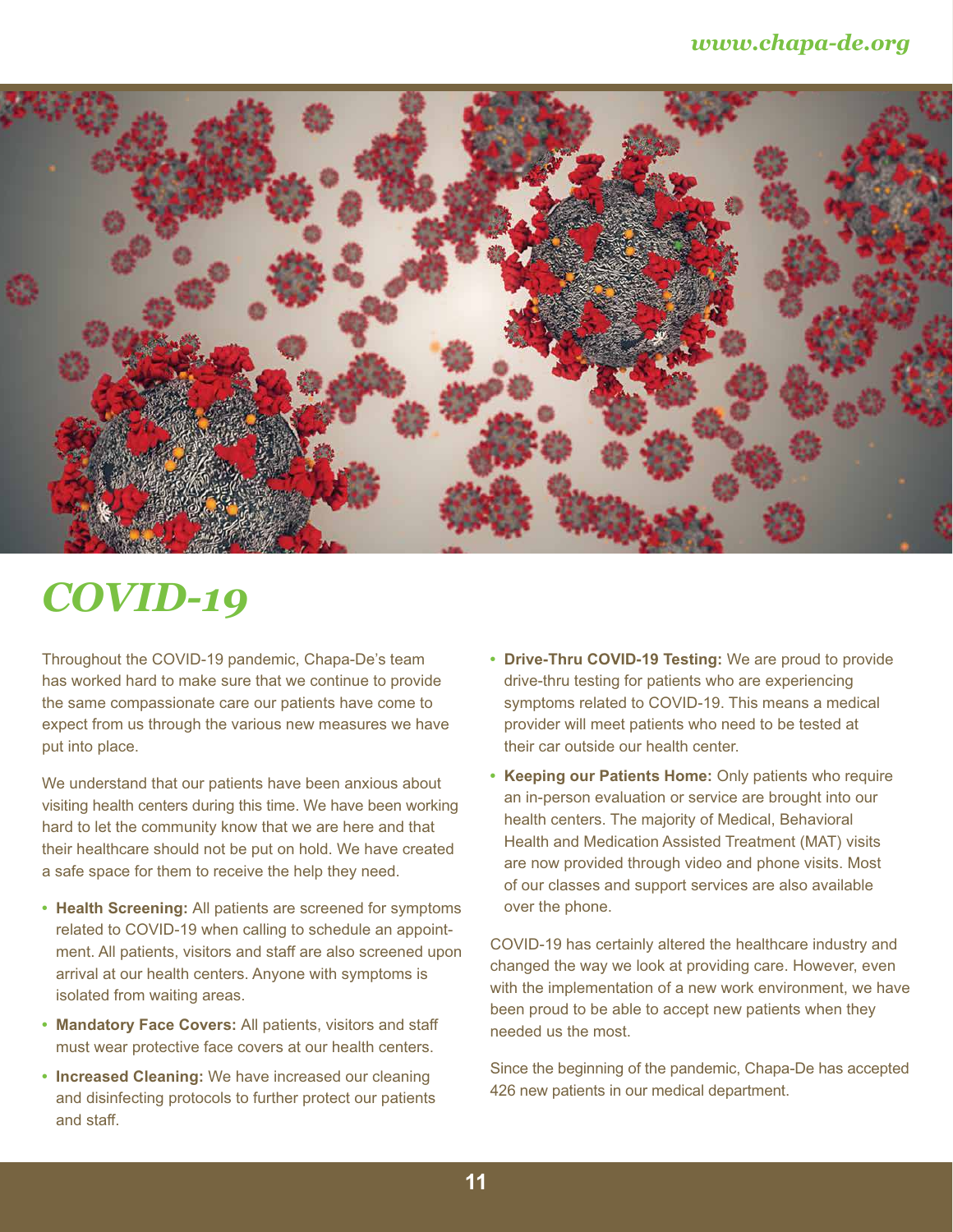## *Department List*

- **•** Medical Care
- **•** Dental Care
- **•** Orthodontic Care
- **•** Optometry Services
- **•** Behavioral Health Services
- **•** Prenatal Care and Baby Luv Program
- **•** On-Site Pharmacy
- **•** Diabetes Prevention and Care
- **•** Phlebotomy / Lab Services
- **•** Substance Use Disorder Services, including Medication Assisted Treatment for Opioid Addiction
- **•** Telehealth Services
- **•** Medication Therapy Management
- **•** Wellness Groups and Classes
	- Diabetes and Pre-Diabetes Classes and Support Groups
	- PACE for Chronic Pain
	- Stop Smoking Classes / Support Groups
	- Exercise Classes

![](_page_13_Picture_19.jpeg)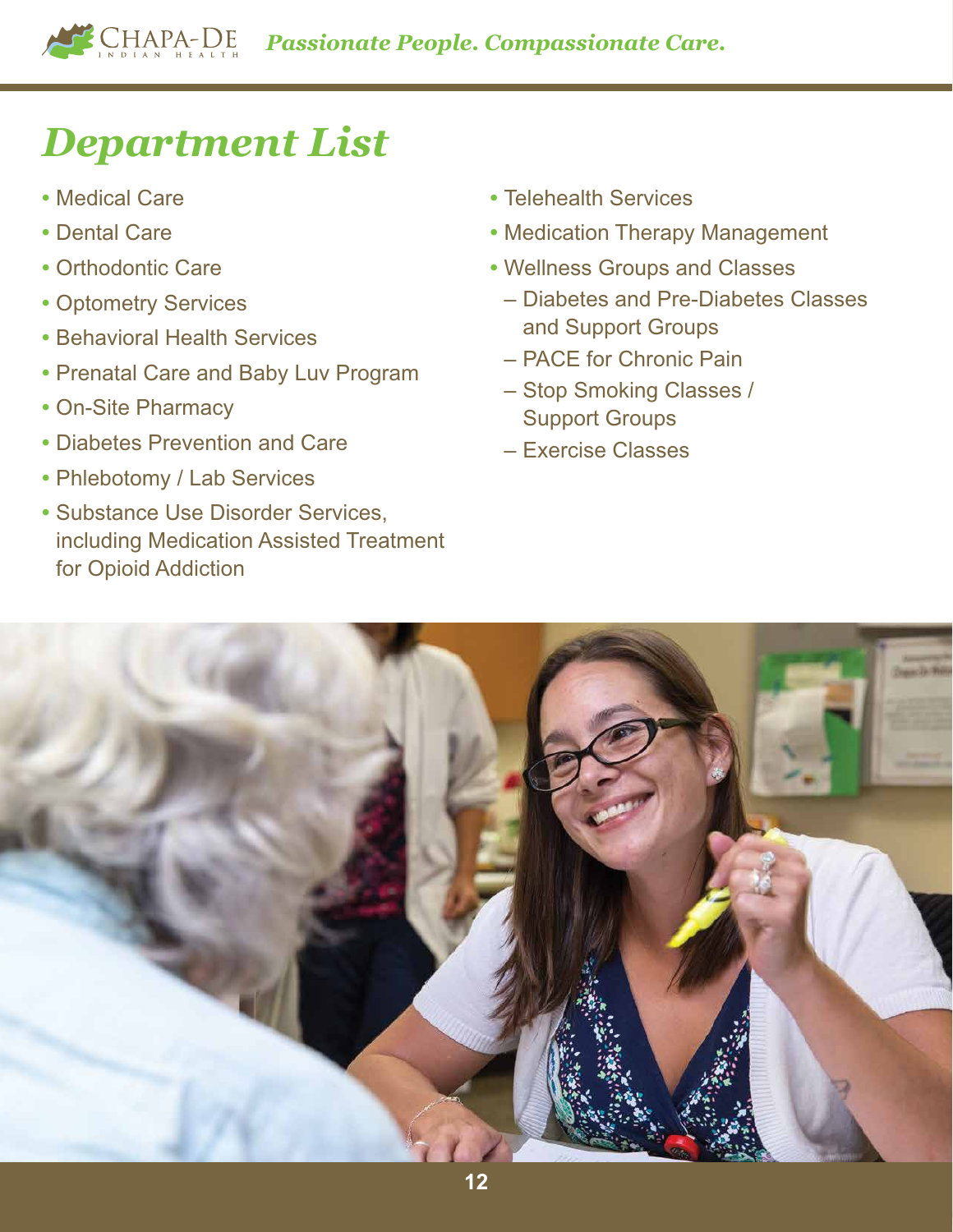## *www.chapa-de.org*

![](_page_14_Picture_1.jpeg)